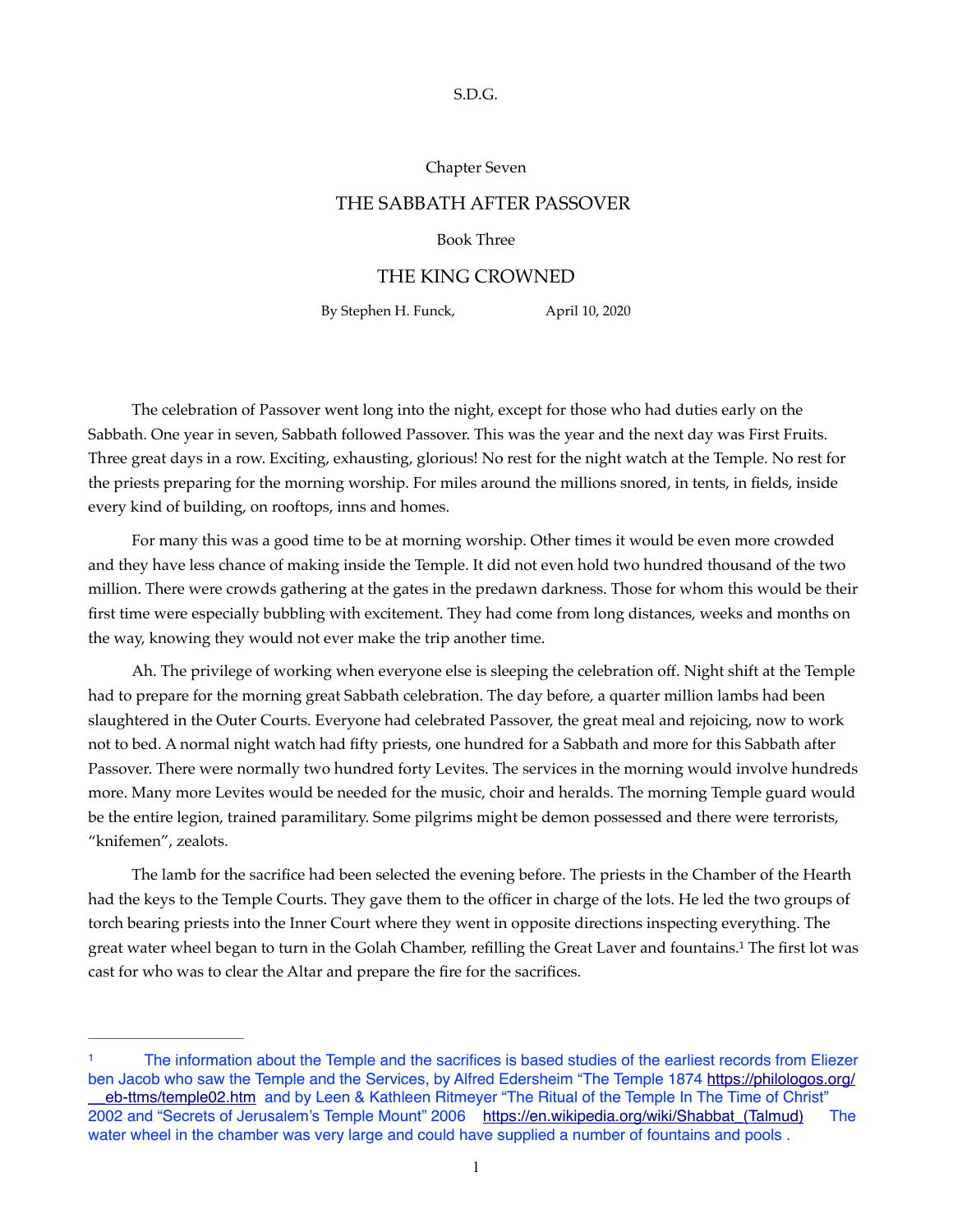That highly honored priest first had to wash at the Laver. As for everything with exact ritual, while the other priests said, "Take heed that thou touch not the vessel before thou has sanctified thy hands and feet in the laver." He washed with right hand on right foot and left hand on left foot. He took the silver fire pan and went up the ramp. The Great Altar was forty five feet square and twice a man's height. Usually there were four small fires, one in each corner, but yesterday the whole was one enormous fire. The fat of yesterday's lambs had burned there. He gathered the ash and cinder. His assistants whitened the stones on the top and ramp. Then he rekindled the always burning fire, started two smaller fires to make coals for the Incense Altar, and for the sacrifice.

Great lamps were lit on the walls of the Inner Court and the four great lamps in the Middle Court. A large number of priests were inspecting and cleaning the Middle and Outer Courts. With many buildings and construction equipment there were many places to hide and places to be overlooked. As they worked some talked about the crucifixion of that false Messiah. Praise Adonai, that is now over.

The priests went to the Chamber of Hewn Stone to cast the remaining lots. The second lot was to prepare the Incense Altar and Lampstand in the Holy Place. He also had the responsibility to kill the sacrifice. The third lot, the most desired, was to offer the prayers and burn the incense. It was rare to have this honor twice in a lifetime. The fourth was to lay the pieces of the sacrifice on the fire and offer the meal and drink offerings that concluded the sacrifice.

The delegation was sent off to the Prefect to obtain the ceremonial robes the High Priest needed for the worship. The High Priest's steward, Malchus, was detailed with an additional request. That false messiah said he would return in three days. They did not want his followers to steal the body and claim he had risen. The prefect agreed and said they could seal the tomb. Malchus ordered the Commander of the Guard to bring a detail. They went to the tomb. The garden there was filled with sleeping pilgrims. They inspected the body by torchlight and confirmed it was the blasphemer. The stone was sealed with the steward's seal and the guard posted.

The Temple Watch took their stations throughout the courts and gates. A number were overhead on the roofs watching over everything. The outer gates were opened. The great hoard waiting there began to come in, running as fast as they could so they would be near the gates to the Middle Court. A blessed few would finally be able to enter. The Outer Courts overflowed back out through the far gates.

The officer in charge of the lots asked the watch on the roof, "Is the sky lit up as far as Hebron?" Two silver trumpets sounded at the southwest corner. The full two hundred trumpets on the roofs around the inner courts took up the blasts, a sustained, a quavering and another sustained. The lamb was brought to the Shambles. The trumpets were heard all over the city at the olive press and at Lazarus' home in Bethany. The gates were opened. The great ones, nearly ten thousand, were escorted into the Middle Court, the most prominent thousand into the Inner Court of the Israelites. The priests who were not participating in the service filled the Court of the Priests while the Levitical choir, musicians and heralds took their places. The Nicanor Gate<sup>2</sup> divided th[e](#page-1-0) Inner and Middle Courts, those bronze doors were forty cubits high. Since there were fifteen steps down to the Middle Court, sight was limited. Those waiting at the gates pushed their way in until no more could fit. Women went to the porticos above. The rest crowded around the open gates and at the base of the forty cubit high walls of the inner courts.

<span id="page-1-1"></span><span id="page-1-0"></span>[https://www.biblestudytools.com/commentaries/lightfoot-new-testament/matthew/centuries/the-gate-of-](https://www.biblestudytools.com/commentaries/lightfoot-new-testament/matthew/centuries/the-gate-of-nicanor-or-the-east-gate-of-the-court-of-israel.html) [2](#page-1-1) [nicanor-or-the-east-gate-of-the-court-of-israel.html](https://www.biblestudytools.com/commentaries/lightfoot-new-testament/matthew/centuries/the-gate-of-nicanor-or-the-east-gate-of-the-court-of-israel.html)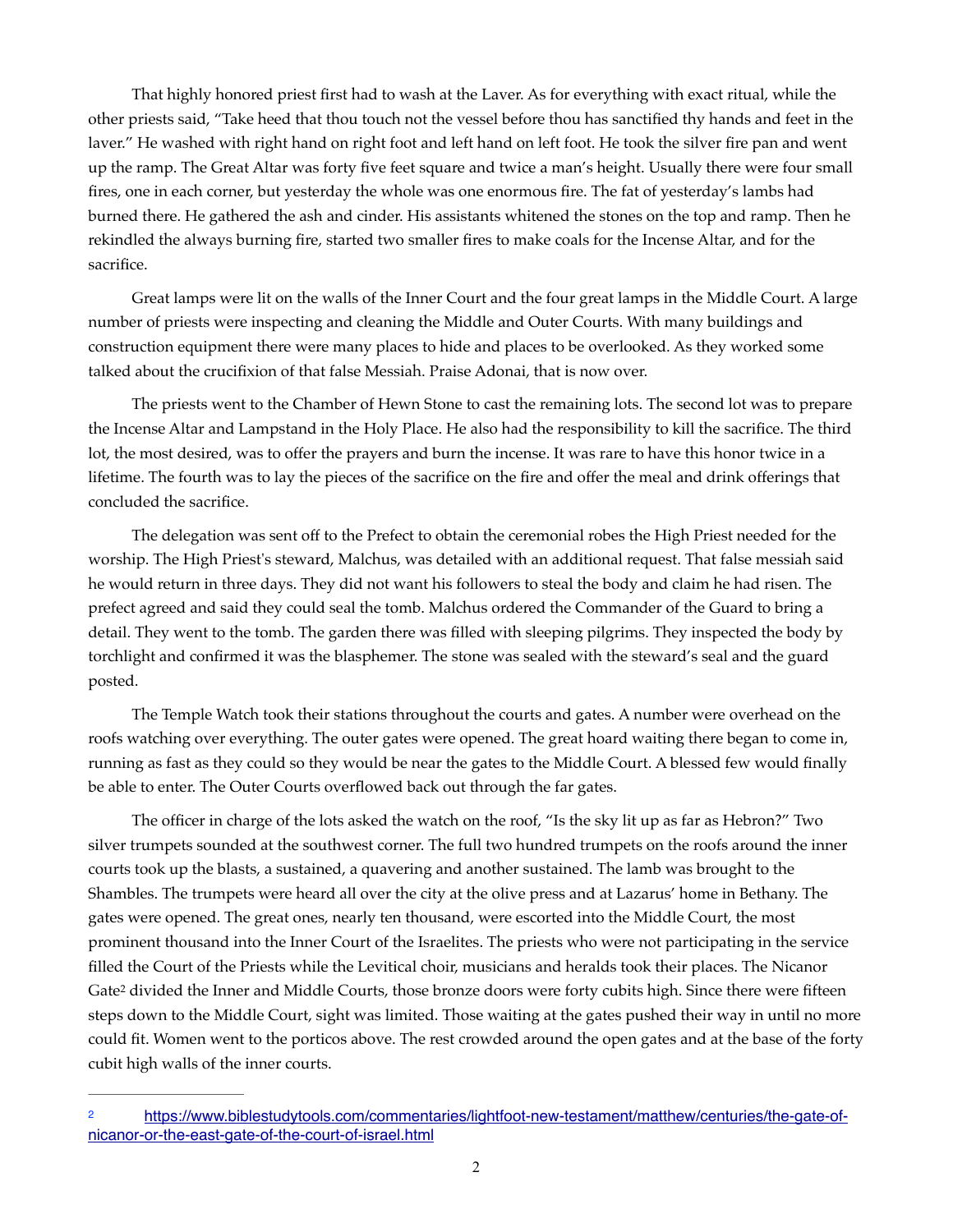The lamb was slaughtered, its blood caught in a golden bowl. It was skinned and prepared at the tables. The Priest with the second lot entered the Holy Place in the Temple and prepared with elaborate and detailed ritual the Altar of Incense and the Menorah, Great Seven-branched Lampstand. From the Great Altar he gathered the burning coals of fig-tree wood in a silver fire pan and transferred them to a golden fire pan and smoothed them down on the Incense Altar.

The High Priest Joseph, arrayed in his glorious finery, entered with great retinue and ascended to the Porch. He prostrated before the open doors to the Holy Place and Holy of Holies. He arose and faced the multitude. He presided over the solemn actions of the Passover. The Chief Priest of the House of Pagi with a company of priest entered the Holy Place. As with everything else, the ceremony for taking the old bread off and replacing it was long and complicated. Since these were festival days, the Golden Table of Showbread was carried out of the Holy Place onto the Porch of the Temple for all to see.

<span id="page-2-4"></span>The priest of the third lot entered the Holy Place with two assistants. After they made sure all was in order, the lights on the Menorah lit, they withdrew, leaving him alone. He offered the Prayer and Incense. The Magrephah<sup>3</sup> was sounded. The Levitical choir began the psalm. At this time the priest of the fourth lot carried the pieces of the sacrifice up the ramp. He placed them on the fire on the Altar. Then he went down the ramp to carry the meal and drink offerings on a circuit around the Altar.

<span id="page-2-5"></span>All the officiating priests of the Sacrifice, the Showbread, the Incense assembled across the Porch, holding the ash pan, the oil jug, the fire pan, the incense dish, the ladle and cover. They stood on both sides of the High Priest. The Chief Priest of the House of Pagi lifted up the loaves of the showbread and chanted "Behold, God's lovefor you!."<sup>[4](#page-2-1)</sup> The heralds on the walls and more heralds further out loudly chanted the words from inside. They were well practiced, with one voice the words carried beyond the assembled throng. Then all the priests raised their hands over their heads,<sup>[5](#page-2-2)</sup> thumbs touching, fingers with first and second touching separated from third and fourth, and chanted The Blessing God commanded Aaron to place upon His people. ""Yahweh bless thee and keep thee: Yahweh make His face shine upon thee and be gracious unto thee: Yahweh lift up His countenance upon thee and give thee peace."<sup>6</sup>

<span id="page-2-7"></span><span id="page-2-6"></span>There was great pandemonium, people shouting praise, and trumpets and drums resounding. All of the proceeding had been heard by the pilgrims in the outer courts and beyond. Pilgrims outside the Temple standing on rooftops in the city and surroundings hills closely followed the words and actions inside. Some had been privileged to have seen them before, everyone had heard of them and participated as best they could.

Most pilgrims camped with their friends, family, neighbors from home. They gathered in their usual synagog groups and prayed their normal Shabbat worship.

Yeshua's followers had slept poorly, if at all. They dreaded the morning. Now what to do? Some of the folks at the olive press started up the hill. Go to Lazarus, the Master of the Oil, that great house, look at him, miraculously raised from the dead. This past week it had been so good to be here. Yeshua had been in the

<span id="page-2-0"></span><https://www.biblicalcyclopedia.com/I/incense.html>[3](#page-2-4)

<span id="page-2-1"></span> <sup>&</sup>quot;They used to lift it up and exhibit the Shewbread on it to those who came up for the festivals, saying to [4](#page-2-5) them, Behold, God's love for you! The word rendered "presence" is literally "face". Looking at it is seeing the face of God. Babylonian Talmud, Menahoth 29A http://halakhah.com/pdf/kodoshim/Menachoth.pdf

<span id="page-2-2"></span>[<sup>5</sup>](#page-2-6) https://en.wikipedia.org/wiki/Priestly Blessing

<span id="page-2-3"></span><sup>&</sup>lt;sup>[6](#page-2-7)</sup> Talmud 7.2. In the Temple they pronounced the Name, while elsewhere they said "Lord".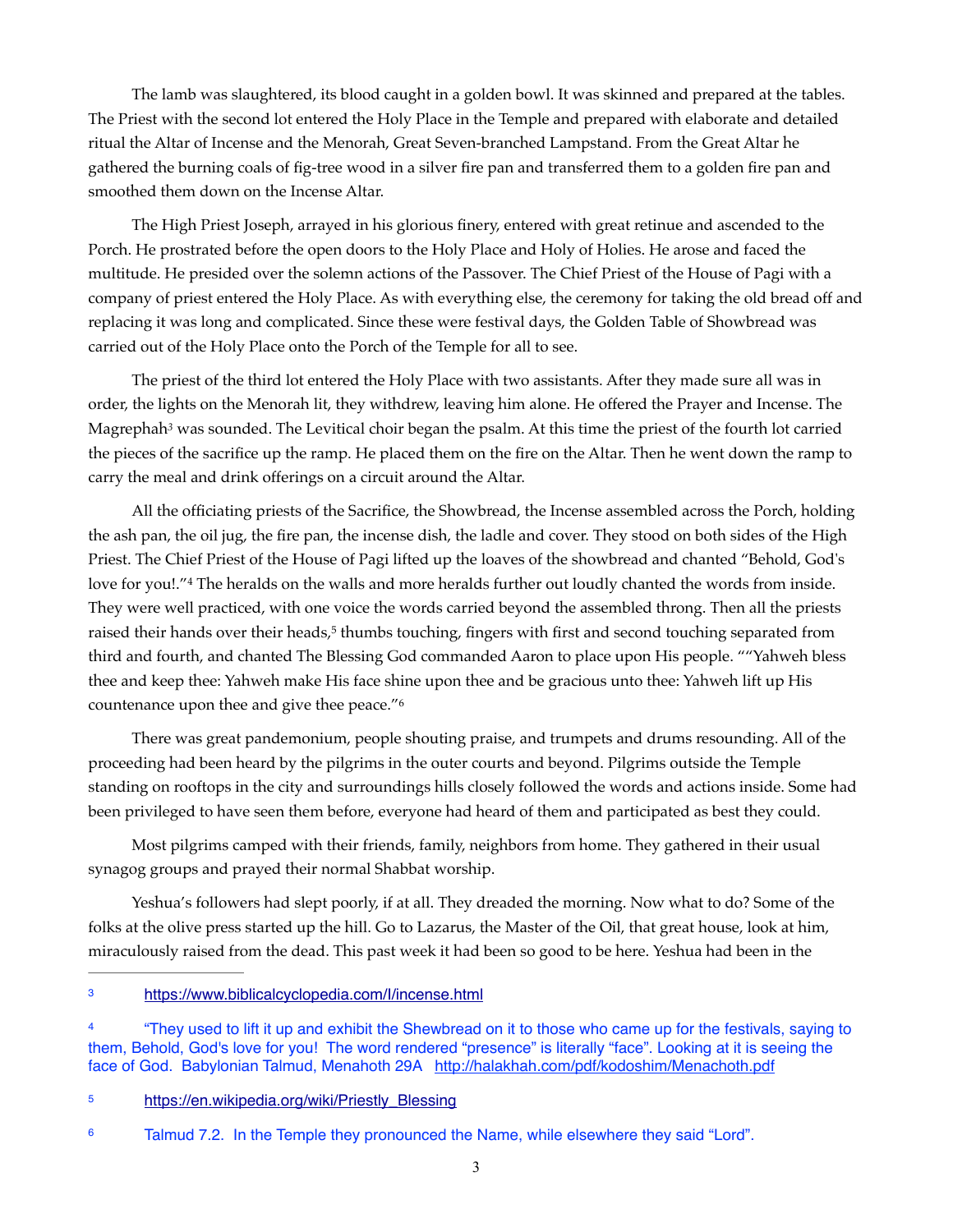Temple every day teaching, healing. The authorities were unable to stop him. They reveled in his mastery. They were the followers of the Messiah. Now? Nearly all of Yeshua's people were common folk. Lazarus, his home, was great. They felt so good being there. His servants treated them well, good food, beautiful surroundings. Now? Everything was changed. They were not the same. The Messiah, Yeshua, was dead, buried, crucified. Their minds, hearts, feelings were empty, confused. What would tomorrow bring? What would today bring?

Practical issue, every Sabbath Lazarus led synagog for Bethany at his home. As Master of the Sacred Oil, he was just one step down from the Sanhedrin. It is Sabbath. God requires their worship. So they must. Joanna, wife of Herod's steward Chuza, and Susanna came. The followers were very gratified, some high and powerful remained faithful. They wondered how Joseph of Arimathea and Nicodemus felt, being with the other great ones in the Court of the Israelites. So many were missing, Peter, Judas, Judas' wife. Few from Capernaum were there, people Yeshua had healed.

Still the house was beyond overflowing. Lazarus began the chant: "Blessed are You, Adonai our God, Source of all being, by whose word the evening falls. In wisdom You open heaven's gates. With understanding You make seasons change, causing the times to come and go." He could not go on. He asked his steward to continue. Everyone understood. The choir was excellent, they were next to the best of the Temple. In the Temple the Levitical choir chanted the Psalm from the steps between the Middle and Inner Court, at the Nicanor Gate. Mother Mary joined the other musicians, with her psaltry. The Psalm for the day was one of the new ones.[7](#page-3-0)

<span id="page-3-2"></span>"It is a good thing to give thanks unto the LORD, And to sing praises unto Thy name, O Most High; To declare Thy lovingkindness in the morning, And Thy faithfulness in the night seasons, With an instrument of ten strings, and with the psaltery; With a solemn sound upon the harp. For Thou, LORD, hast made me glad through Thy work; I will exult in the works of Thy hands. How great are Thy works, O LORD! Thy thoughts are very deep.A brutish man knoweth not, Neither doth a fool understand this. When the wicked spring up as the grass, And when all the workers of iniquity do flourish; It is that they may be destroyed forever. But Thou, O LORD, art on high for evermore. For, lo, Thine enemies, O LORD, For, lo, Thine enemies shall perish: All the workers of iniquity shall be scattered. But my horn hast Thou exalted like the horn of the wild-ox; I am anointed with rich oil. Mine eye also hath gazed on them that lie in wait for me, Mine ears have heard my desire of the evil-doers that rise up against me. The righteous shall flourish like the palm-tree; He shall grow like a cedar in Lebanon. Planted in the house of the LORD, They shall flourish in the courts of our God. They shall still bring forth fruit in old age; They shall be full of sap and richness; To declare that the LORD is upright, My Rock, in whom there is no unrighteousness.<sup>8["](#page-3-1)</sup>

<span id="page-3-3"></span>Lazarus' priests chanted the lessons. The Torah for the Sabbath after Passover was the third account of the giving of the Law. The reader began: "Blessed art thou, O Lord our God, King of the universe, who hast chosen us from all peoples, and hast given us thy Law. Blessed art thou, O Lord, who givest the Law.

"And Moses said unto the LORD: 'See, Thou sayest unto me: Bring up this people; and Thou hast not let me know whom Thou wilt send with me. Yet Thou hast said: I know thee by name, and thou hast also found grace in My sight. Now therefore, I pray Thee, if I have found grace in Thy sight, show me now Thy ways, that I may know Thee, to the end that I may find grace in Thy sight; and consider that this nation is Thy people.' And

<span id="page-3-1"></span><span id="page-3-0"></span>The Psalm and Qumran http://thesignofconcord.com/uploads/The Psalm and Qumran.pdf In Nazareth she sang with the choir. That was no longer allowed at the Temple.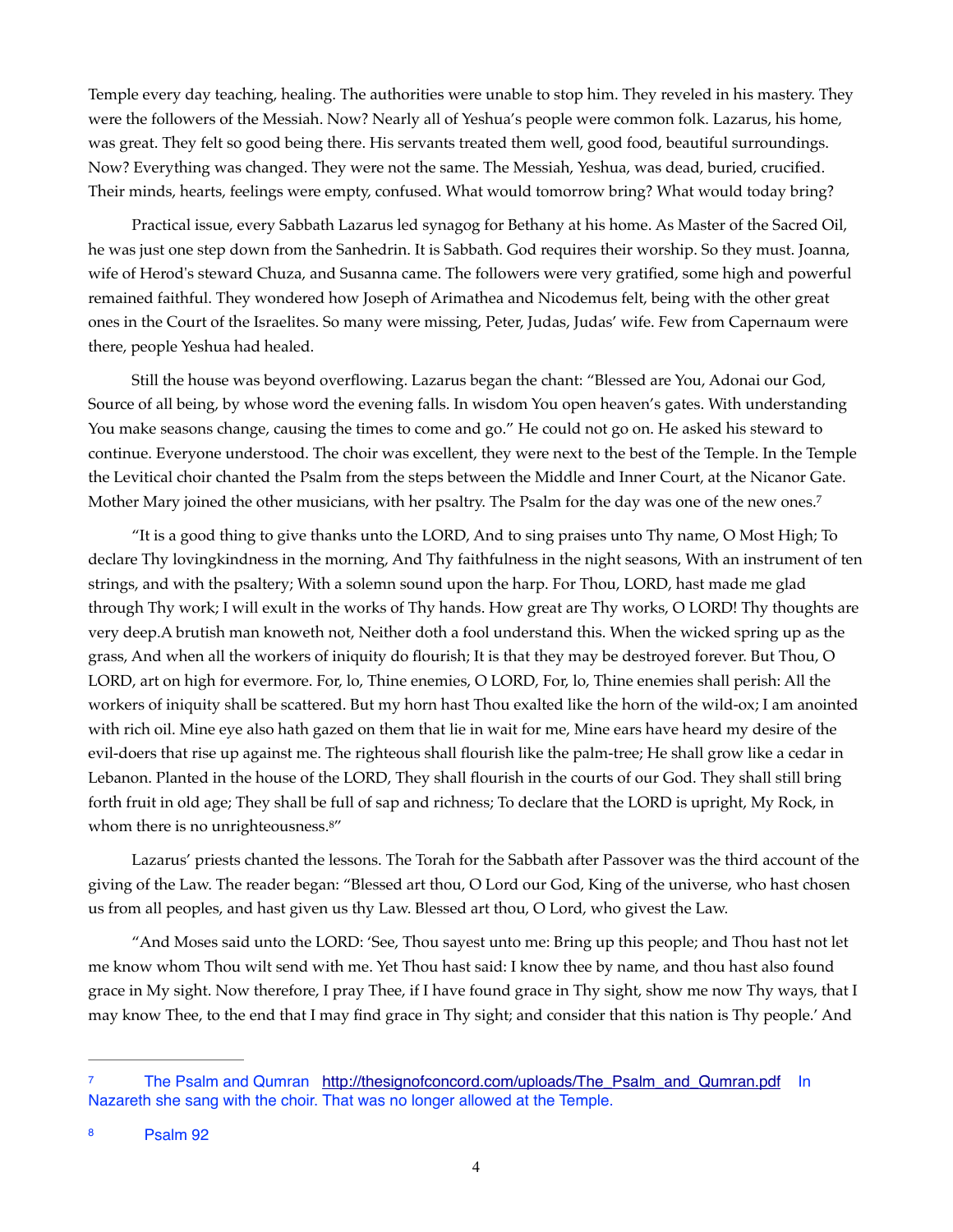He said: 'My presence shall go with thee, and I will give thee rest.' And he said unto Him: 'If Thy presence go not with me, carry us not up hence. For wherein now shall it be known that I have found grace in Thy sight, I and Thy people? is it not in that Thou goest with us, so that we are distinguished, I and Thy people, from all the people that are upon the face of the earth?'

"And the LORD said unto Moses: 'I will do this thing also that thou hast spoken, for thou hast found grace in My sight, and I know thee by name.' And he said: 'Show me, I pray Thee, Thy glory.' And He said: 'I will make all My goodness pass before thee, and will proclaim the name of the LORD before thee; and I will be gracious to whom I will be gracious, and will show mercy on whom I will show mercy.' And He said: 'Thou canst not see My face, for man shall not see Me and live.' And the LORD said: 'Behold, there is a place by Me, and thou shalt stand upon the rock. And it shall come to pass, while My glory passeth by, that I will put thee in a cleft of the rock, and will cover thee with My hand until I have passed by. And I will take away My hand, and thou shalt see My back; but My face shall not be seen.'

"And the LORD said unto Moses: 'Hew thee two tables of stone like unto the first; and I will write upon the tables the words that were on the first tables, which thou didst break. And be ready by the morning, and come up in the morning unto Mount Sinai, and present thyself there to Me on the top of the mount. And no man shall come up with thee, neither let any man be seen throughout all the mount; neither let the flocks nor herds feed before that mount.' And he hewed two tables of stone like unto the first; and Moses rose up early in the morning, and went up unto Mount Sinai, as the LORD had commanded him, and took in his hand two tables of stone. And the LORD descended in the cloud, and stood with him there, and proclaimed the name of the LORD. And the LORD passed by before him, and proclaimed: 'The LORD, the LORD, God, merciful and gracious, longsuffering, and abundant in goodness and truth; keeping mercy unto the thousandth generation, forgiving iniquity and transgression and sin; and that will by no means clear the guilty; visiting the iniquity of the fathers upon the children, and upon the children's children, unto the third and unto the fourth generation.' And Moses made haste, and bowed his head toward the earth, and worshipped. And he said: 'If now I have found grace in Thy sight, O Lord, let the Lord, I pray Thee, go in the midst of us; for it is a stiff necked people; and pardon our iniquity and our sin, and take us for Thine inheritance.' And He said: 'Behold, I make a covenant; before all thy people I will do marvels, such as have not been wrought in all the earth, nor in any nation; and all the people among which thou art shall see the work of the LORD that I am about to do with thee, that it is tremendous.

"Observe thou that which I am commanding thee this day; behold, I am driving out before thee the Amorite, and the Canaanite, and the Hittite, and the Perizzite, and the Hivite, and the Jebusite. Take heed to thyself, lest thou make a covenant with the inhabitants of the land whither thou goest, lest they be for a snare in the midst of thee. But ye shall break down their altars, and dash in pieces their pillars, and ye shall cut down their Asherim. For thou shalt bow down to no other god; for the LORD, whose name is Jealous, is a jealous God; lest thou make a covenant with the inhabitants of the land, and they go astray after their gods, and do sacrifice unto their gods, and they call thee, and thou eat of their sacrifice; and thou take of their daughters unto thy sons, and their daughters go astray after their gods, and make thy sons go astray after their gods. Thou shalt make thee no molten gods. The feast of unleavened bread shalt thou keep. Seven days thou shalt eat unleavened bread, as I commanded thee, at the time appointed in the month Abib, for in the month Abib thou camest out from Egypt. All that openeth the womb is Mine; and of all thy cattle thou shalt sanctify the males, the firstlings of ox and sheep. And the firstling of an ass thou shalt redeem with a lamb; and if thou wilt not redeem it, then thou shalt break its neck. All the first-born of thy sons thou shalt redeem. And none shall appear before Me empty. Six days thou shalt work, but on the seventh day thou shalt rest; in plowing time and in harvest thou shalt rest. And thou shalt observe the feast of weeks, even of the first-fruits of wheat harvest, and the feast of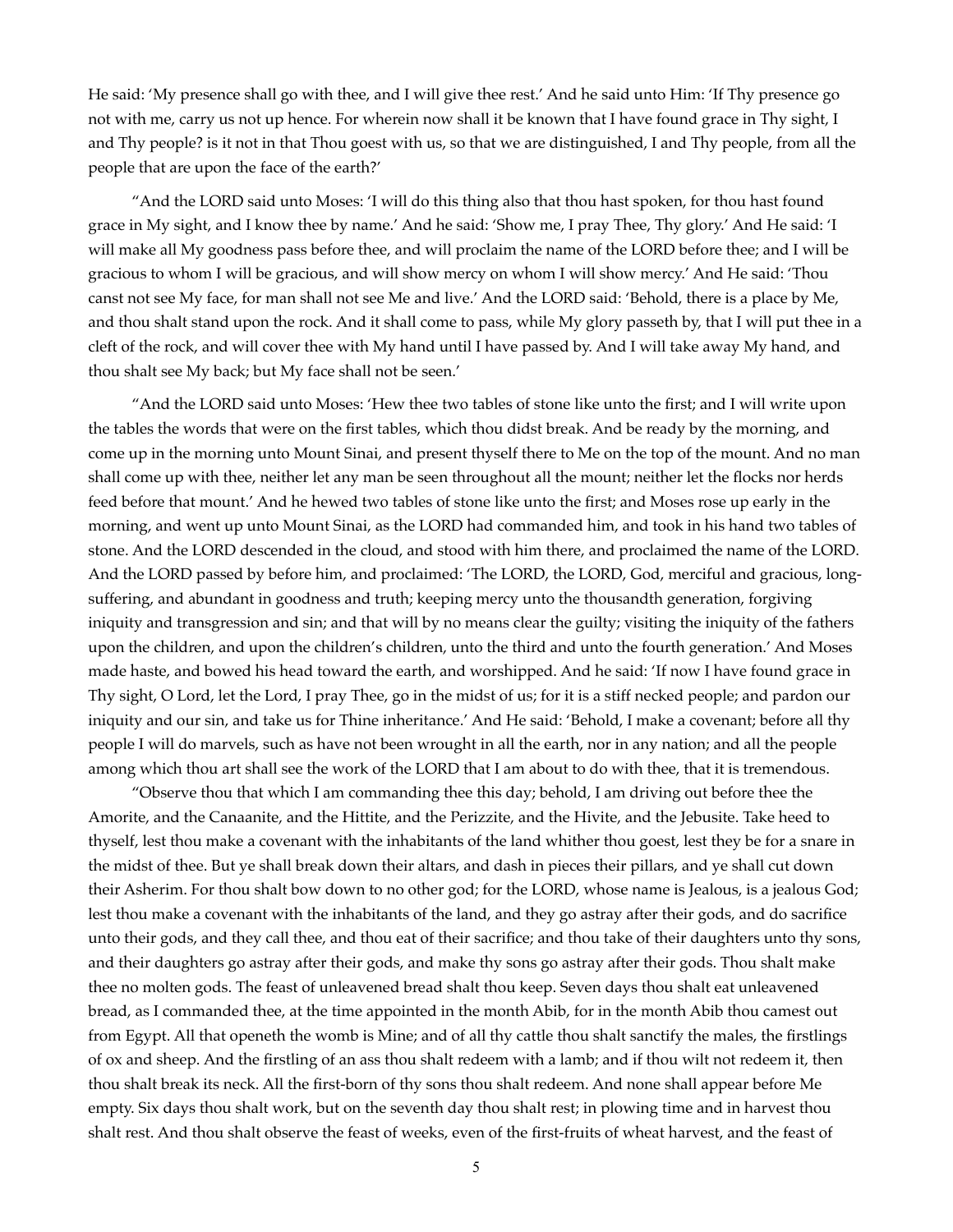ingathering at the turn of the year. Three times in the year shall all thy males appear before the Lord GOD, the God of Israel. For I will cast out nations before thee, and enlarge thy borders; neither shall any man covet thy land, when thou goest up to appear before the LORD thy God three times in the year. Thou shalt not offer the blood of My sacrifice with leavened bread; neither shall the sacrifice of the feast of the passover be left unto the morning. The choicest first-fruits of thy land thou shalt bring unto the house of the LORD thy God. Thou shalt not seethe a kid in its mother's milk.' And the LORD said unto Moses: 'Write thou these words, for after the tenor of these words I have made a covenant with thee and with Israel.' And he was there with the LORD forty days and forty nights; he did neither eat bread, nor drink water. And he wrote upon the tables the words of the covenant, the ten words. And it came to pass, when Moses came down from Mount Sinai with the two tables of the testimony in Moses' hand, when he came down from the mount, that Moses knew not that the skin of his face sent forth beams while He talked with him. And when Aaron and all the children of Israel saw Moses, behold, the skin of his face sent forth beams; and they were afraid to come nigh him. And Moses called unto them; and Aaron and all the rulers of the congregation returned unto him; and Moses spoke to them. And afterward all the children of Israel came nigh, and he gave them in commandment all that the LORD had spoken with him in Mount Sinai. And when Moses had done speaking with them, he put a veil on his face. But when Moses went in before the LORD that He might speak with him, he took the veil off, until he came out; and he came out; and spoke unto the children of Israel that which he was commanded. And the children of Israel saw the face of Moses, that the skin of Moses' face sent forth beams; and Moses put the veil back upon his face, until he went in to speak with Him[.9"](#page-5-0)

<span id="page-5-1"></span>The priest concluded, "Blessed art thou, O Lord our God, King of the universe, who hast chosen us from all peoples, and hast given us thy Law. Blessed art thou, O Lord, who givest the Law. And this is the Law which Moses set before the children of Israel, according to the commandment of the Lord by the hand of Moses. It is a tree of life to them that grasp it, and of them that uphold it every one is rendered happy. Its ways are ways of pleasantness, and all its paths are peace. Length of days is in its right hand; in its left hand are riches and honor. It pleased the Lord, for his righteousness' sake, to magnify the Law and to make it honorable.

"Blessed art thou, O Lord our God, King of the universe, who hast chosen good prophets, and hast found pleasure in their words which were spoken in truth. Blessed art thou, O Lord, who hast chosen the Law, and Moses thy servant, and Israel thy people, and prophets of truth and righteousness."

The Hafarah was the Vision of the Valley of Dry Bones: "The hand of the Lord was upon me, and the Lord carried me out in a spirit, and set me down in the midst of the valley, and it was full of bones; and He caused me to pass by them round about, and, behold, there were very many in the open. The hand of the LORD was upon me, and the LORD carried valley; and, lo, they were very dry. And He said unto me: 'Son of man, can these bones live?' And I answered: 'O Lord GOD, Thou knowest.' Then He said unto me: 'Prophesy over these bones, and say unto them: O ye dry bones, hear the word of the LORD: Thus saith the Lord GOD unto these bones: Behold, I will cause breath to enter into you, and ye shall live. And I will lay sinews upon you, and will bring up flesh upon you, and cover you with skin, and put breath in you, and ye shall live; and ye shall know that I am the LORD.' So I prophesied as I was commanded; and as I prophesied, there was a noise, and behold a commotion, and the bones came together, bone to its bone. And I beheld, and, lo, there were sinews upon them, and flesh came up, and skin covered them above; but there was no breath in them. Then said He unto me: 'Prophesy unto the breath, prophesy, son of man, and say to the breath: Thus saith the Lord GOD: 'Come from

<span id="page-5-0"></span>Exodus 33:12-34:26 [9](#page-5-1)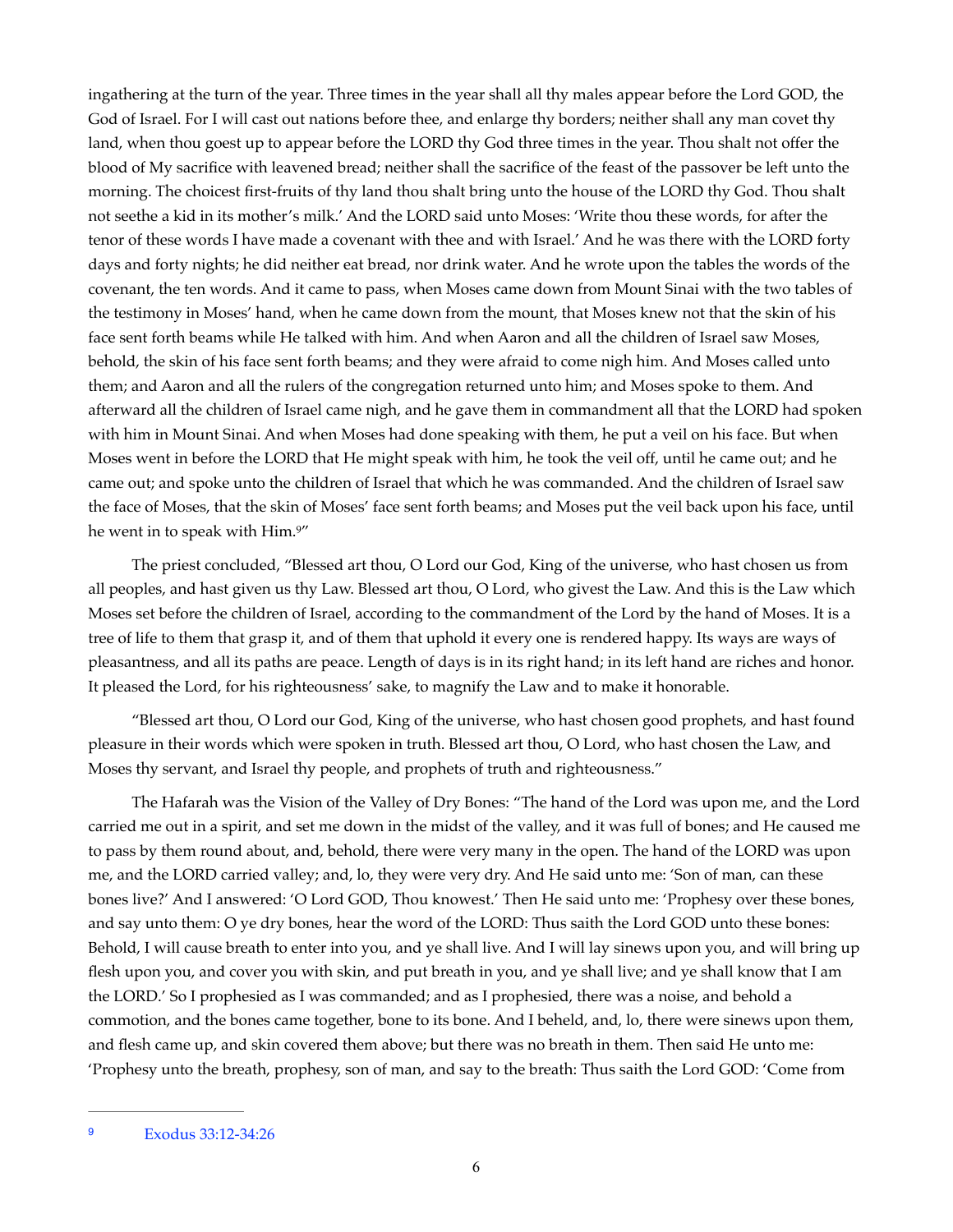the four winds, O breath, and breathe upon these slain, that they may live.' So I prophesied as He commanded me, and the breath came into them, and they lived, and stood up upon their feet, an exceeding great host. Then He said unto me: 'Son of man, these bones are the whole house of Israel; behold, they say: Our bones are dried up, and our hope is lost; we are clean cut off. Therefore prophesy, and say unto them: Thus saith the Lord GOD: Behold, I will open your graves, and cause you to come up out of your graves, O My people; and I will bring you into the land of Israel. And ye shall know that I am the LORD, when I have opened your graves, and caused you to come up out of your graves, O My people. And I will put My spirit in you, and ye shall live, and I will place you in your own land; and ye shall know that I the LORD have spoken, and performed it, saith the LORD.['10](#page-6-0)

<span id="page-6-2"></span>The reader chanted: "Blessed art thou, O Lord our God, King of the universe, Rock of all worlds, righteous through all generations, O faithful God, who sayest and doest, who speakest and fulfillest, all whose words are truth and righteousness. Faithful art thou, O Lord our God, and faithful are thy words, and not one of thy words shall return void, for thou art a faithful and merciful God and King. Blessed art thou, O Lord, God, who art faithful in all thy words."

The Maftir was from the Torah. "And in the first month, on the fourteenth day of the month, is the LORD'S passover. And on the fifteenth day of this month shall be a feast; seven days shall unleavened bread be eaten. In the first day shall be a holy convocation; ye shall do no manner of servile work; but ye shall present an offering made by fire, a burnt-offering unto the LORD: two young bullocks, and one ram, and seven he-lambs of the first year; they shall be unto you without blemish; and their meal-offering, fine flour mingled with oil; three tenth parts shall ye offer for a bullock, and two tenth parts for the ram; a several tenth part shalt thou offer for every lamb of the seven lambs; and one he- goat for a sin-offering, to make atonement for you. Ye shall offer these beside the burnt-offering of the morning, which is for a continual burnt-offering. After this manner ye shall offer daily, for seven days, the food of the offering made by fire, of a sweet savour unto the LORD; it shall be offered beside the continual burnt- offering, and the drink-offering thereof. And on the seventh day ye shall have a holy convocation; ye shall do no manner of servile work."[11](#page-6-1)

<span id="page-6-3"></span>At the end of the service the reader chanted, "Magnified and sanctified be his great name in the world which he hath created according to his will. May he establish his kingdom during your life and during your days, and during the life of all the house of Israel, even speedily and at a near time, and say ye, Amen." The congregation responded: "Let his great name be blessed for ever and to all eternity."

The steward conclude the worship, "Blessed, praised and glorified, exalted, extolled and honored, magnified and lauded be the name of the Holy One, blessed be he; though he be high above all the blessings and hymns, praises and consolations, which are uttered in the world; and say ye, Amen."

The service was over. It was like all the other Sabbath Services they had been to. It was nothing like any Sabbath Services before. They heard the old words as if they had never heard them before. God whose words are truth and righteousness show me now Thy ways. 'Son of man, can these bones live?' Many of the priests from the village were eager to leave. Some seemed embarrassed, worried for Lazarus, for themselves. They talked quietly among themselves. Yeshua's followers heard some words of condolence. "I do not know what to say." No one did. Everyone was empty. What would they do? Where would they go? Home. Back to the old ways?

<span id="page-6-0"></span>Ezekiel 37:1-14 These lessons are still read today in synagog on the Sabbath after Passover. [10](#page-6-2)

<span id="page-6-1"></span>[<sup>11</sup>](#page-6-3) **Numbers 28:19-25,**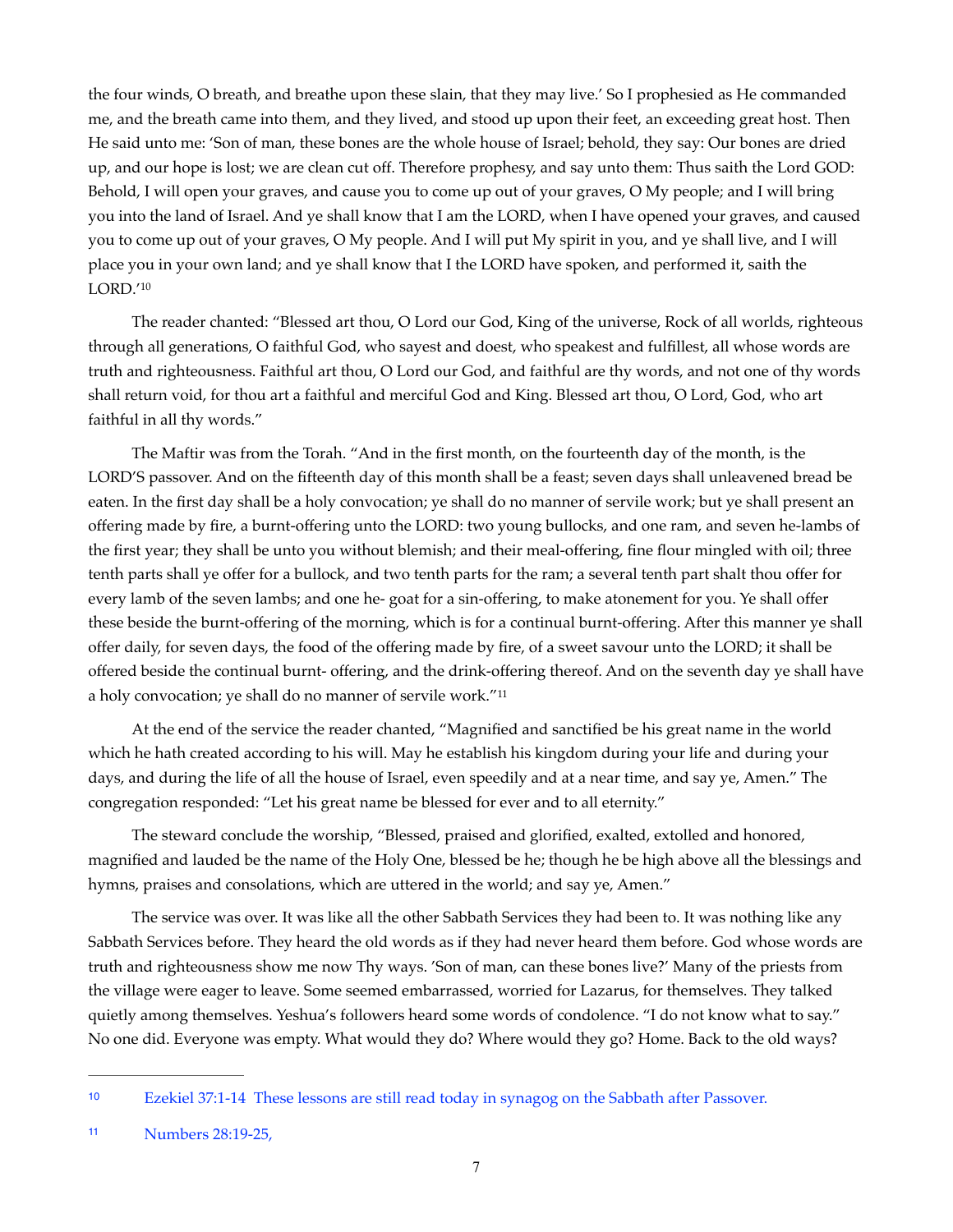The ten remaining disciples were not any help. Peter's family was shamed into silence. It was Sabbath, no work of any kind was allowed. Nothing to do all day. People doing nothing, saying nothing, feeling nothing. Some prayed quietly, wept quietly. Mother Mary sat with her eyes closed. She looked at peace.

The Centurion's family slept on the roof of the rest house of the synagog of Capernaum. After worship, he talked with Jairus. He was disturbed, confused by the events with the prophet Yeshua. "What has happened?"

"I do not understand."

"He healed your daughter, raised her from death."

"We thought. We knew, he was the Messiah."

<span id="page-7-3"></span>"He made that clear to all in your synagog, didn't he."

Jairus quoted:"Just as the living Father sent me and I live because of the Father, so the one who feeds on me will live because of me.This is the bread that came down from heaven. Your ancestors ate manna and died, but whoever feeds on this bread will live forever[.12"](#page-7-0)

When they grumbled, Yeshua made it harder. "Then what if you see the Son of Man ascend to where he was before! The Spirit gives life; the flesh counts for nothing. The words I have spoken to you—they are full of the Spirit and life."

"And many stopped following Him. Maybe we should have too?"

"All this past week, we saw the Messiah a week ago, entering His Temple."

"We heard Him teach and heal and felt the rage of the council, all the great ones." Jairus added.

"What was going on. What were we seeing? What was God doing?"

"God, the Almighty, all knowing, judge is testing us."

"Who has failed the test? I am disgusted, with myself, with all of us. We did not know. Is this Jewish God real? Is this idea of a Messiah real? We know the Roman gods are nothing. So this god is nothing too?"

"The prophet Jeremiah complained, "O LORD, Thou hast enticed me, and I was enticed, Thou hast overcome me, and hast prevailed; I am become a laughing-stock all the day.["](#page-7-1)<sup>[13](#page-7-1)</sup> "'Will the Lord cast off for ever? And will He be favorable no more? Is His mercy clean gone for ever? Is His promise come to an end for evermore? Hath God forgotten to be gracious? Hath He in anger shut up his compassions?"['14](#page-7-2)

<span id="page-7-5"></span><span id="page-7-4"></span>"So this is how God treats us?"

"The Almighty is righteous in all His ways. He loves us with perfect love. Holiness surrounds Him."

"Then why have you turned your back on Yeshua?"

With anger Jairus replied, "I have nothing more to say to you."

<span id="page-7-0"></span>[<sup>12</sup>](#page-7-3) John 6:58 They lived in a culture that memorized, remembered far better than today.

<span id="page-7-1"></span>[<sup>13</sup>](#page-7-4) **Ieremiah 20:7** 

<span id="page-7-2"></span>[<sup>14</sup>](#page-7-5) Psalm 77:8-10